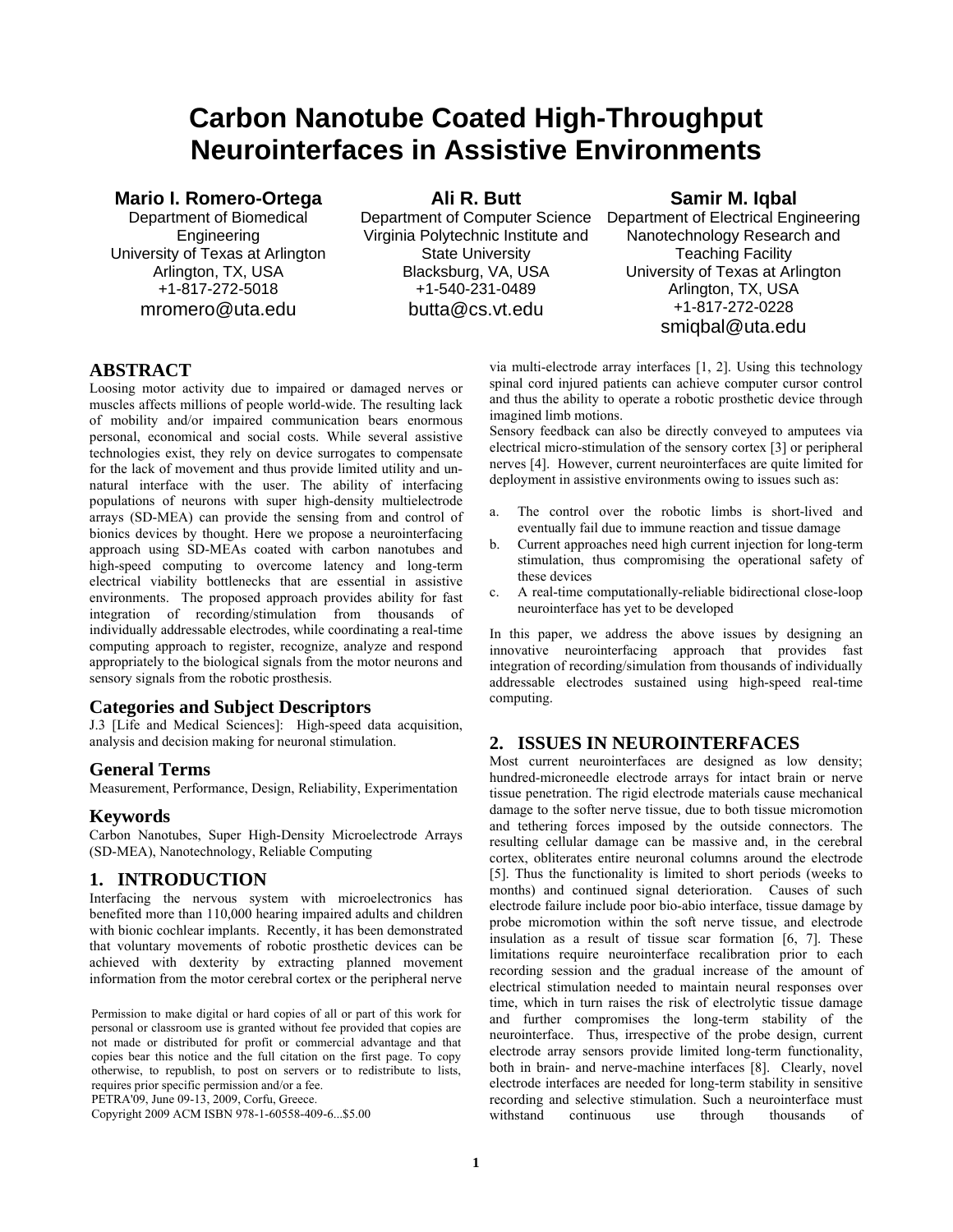recording/stimulating cycles, without damaging the nerve tissue or compromising the neuron-electrode interface.

# **3. HIGH-THROUHPUT APPROACH**

Metal microelectrodes have a typical impedance of 1  $M\Omega$  at body temperature (37  $^{\circ}$ C) at a bandwidth of 10 kHz. This equates to a thermal noise of almost 40 µV peak-to-peak, not far from the approximately 100 µV extracellular action potential signal level. The degree to which signals from a particular neuron can be discriminated from those originating from neighboring cells (the selectivity) is inversely proportional to the electrode surface area. However, the sensitivity of an electrode is maximized by minimizing the impedance of the electrode, which is attainable by decreasing surface area. This necessitates strategies to optimize the coupling and to balance the conflicting goals of a highly selective electrode with high sensitivity. Similarly, for stimulating the nerve, the coupling can be through direct transfer of electric current via a faradic process, or through capacitive charge transduction at an ionic double-layer. Gold, platinum, platinumiridium, tungsten, and tantalum are good candidates for faradic electrode–tissue contacts. However, capacitive electrodes such as titanium nitride reduce the risk of corrosion under stimulation conditions, and their performance varies highly with fabrication technology. Therefore, the capacitive reaction is inherently safer, but to ensure long-term viability of the neuron/electrode interface, it is desirable to minimize applied voltages and currents.

#### **3.1 Electrode Design with CNTs**

Carbon nanotubes (CNTs) are considered highly attractive for applications in nano electronics, field emission displays, and biochemical-sensors due to their excellent electrical and physical properties. Owing to their unique structure and electronic properties single-walled CNTs are extremely sensitive to the chemical environment [9]. The electronic properties of a given nanotube are dependent on the diameter, chirality as well as on applications. CNTs have great potential for continuous monitoring, diagnosis, and treatment of neural tissues as these can not only resist encapsulation of electrodes with undesirable glial scar tissue but also provide better electrical conductivity [10]. Recently we obtained evidence indicating that enticement of peripheral nerve regeneration through a non-obstructive multielectrode array (MEA), either after acute or chronic nerve amputation, offers a viable alternative to obtain early neural recordings and long-term interfacing of nerve activity (unpublished data).



**Figure 1. Cerebellar neurons stained with green phalloidin and counterstained with nuclear DAPI are shown growing on CNT (black-top half) and laminin coated substrate (bottom half)**

We and others have also demonstrated that neurons grow onto pristine CNTs at rates comparable to the most permissive lamincoated substrates and that chemically modified CNTs offer a viable substrate for neuron recording and stimulation in vitro (Figure 1) [11-14]. Furthermore, CNT-gold or CNT-polypyrrole coating of platinum electrodes, enhances the electrical performance of the electrodes up to 45 fold by decreasing the impedance and increasing the sensitivity and charge storage capacity (Figure 2) [15].

Multichannel extracellular recording of action potentials from neuronal networks grown on MEAs is an effective methodology for analyzing the internal dynamics of spontaneously active nerve cells. The fabrication of MEAs incorporating CNT coatings bear the promise of providing enhanced bio/abio interface, increased recording sensitivity and reduced amount of current or voltage needed for neurostimulation, thus rendering a safer interface.



**Figure 2. Gold and CNT composite coating of MEAs (a) reduced the impedance by 23-folds, and (b) increased charge transfer 45-folds. Reprinted by permission from Macmillan Publishers Ltd: Nature Nanotechnology** [15]**, copyright 2008.** 

## **3.2 Advanced Asymmetric Core Processors and Real Time Neural Data Processing**

The analysis of extra-cellular neural recordings requires advanced computer systems and robust data acquisition electronics [16]. We propose using such systems to analyze and process the large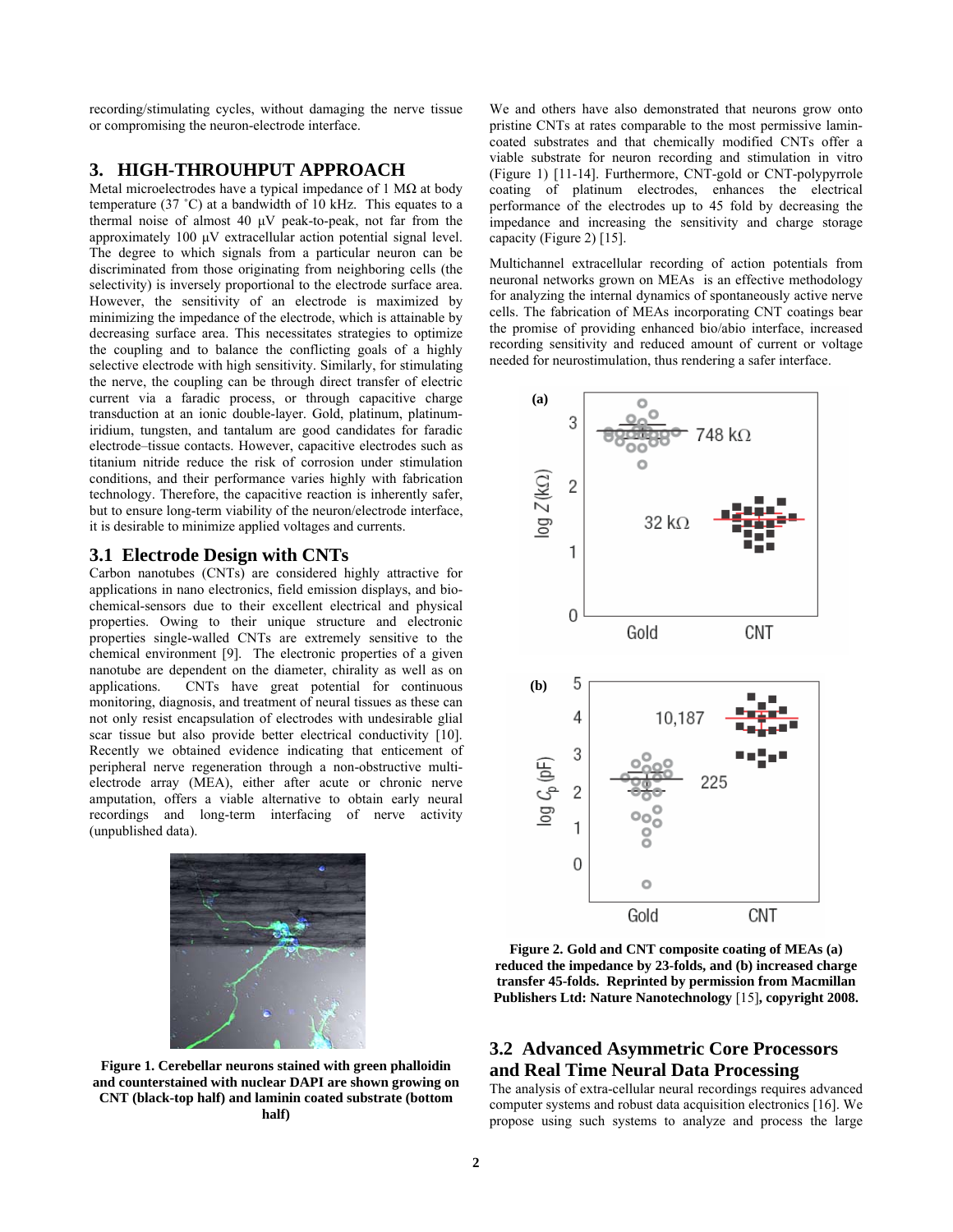neuro-sensor data in real-time. To this end, the data deluge created by measurements from hundreds and thousands of sensors precludes using traditional architectures. An alternative is to combine parallelism with specialization: investing a significant fraction of the hardware real estate to the acceleration of the critical compute kernels that dominate the execution time of most resource-demanding applications. The term "acceleration" refers to achieve a speedup that exceeds the number of cores used for the critical compute kernels. Amdahl's law suggests that the combined approach may prove more efficient than simply scaling out parallelism by replicating processor cores of current technology [17]. Moreover, multi-core processors with tightly coupled accelerators are becoming common, with the potential to sustain supercomputer-class node performance for dense computations, within a reasonable budget. Current products from major vendors package a few general-purpose cores (e.g., x86, PowerPC) and several accelerators (e.g., SIMD processors, GPUs), yielding power-efficient and low-cost compute nodes with performance exceeding 100 Gflops per chip [17-21]. Commoditization is now commonplace for asymmetric processors and systems with accelerators such as the Cell Broadband Engine (Cell) [22-24] in Sony Play Station 3 (PS3) (Astrophysicist Replaces Supercomputer with Eight PlayStation 3s; [24]), and NVIDIA GPUs [25, 26]. These processors are already driving several high-end computing platforms [27-32]. The Cell, in particular, was the first processor to enable sustained Petaflop performance in LANL's Roadrunner [27]. The use of off-the-shelf components in large-scale clusters is well established, both in academia, e.g., Condor [33], and industry, e.g., Google [34] and Thus, it is natural that commoditization of accelerators will enable their use in analyzing large-scale data at a fraction of a budget of comparable traditional machines. However, using such devices for data processing in a real-time setting of thousands of MEAs recording action potentials is nontrivial requiring interactions between various Instruction Set Architectures and managing complex I/O and data-intensive operations. Our current investigations have shown the use of specialized asymmetric core machines for data-intensive applications designing a data staging mechanism for Cell-based data processing [35, 36]. Cell was used mainly because it was readily available at low cost in the Sony PS3, and it has been shown that by exploiting shared memory and asynchronous DMA operations the data processing could be sped up on Cell by as much as 24%. Thus, it is clear that by careful orchestration of I/O on asymmetric processors, the I/O bottleneck can be removed even for massive data rates. This coupled with extreme compute densities of specialized cores such as those in Cells or GPUs, can provide support for real-time data processing, necessary for the neuro-sensor data analysis. This technology can allow real-time analysis of SD-MEA data and lay the foundation toward enabling real-world control of bionics in assistive environments.

# **3.3 Super High Density MEA (SD-MEA)**

An ideal electrode in neuro-applications should be safe, biocompatible, highly sensitive, and offer stable coupling over long periods of time. To date, that ideal has not been attained. Our initial data shows recording/stimulating from dissociated cortical neurons seeded onto two, 32-electrode areas separated by 2 cm. Electrical stimulation of cortical neurons seeded on each array and allowed to mature for 17-144 days before testing, revealed that neurons can be activated at lower stimulus voltages when grown on CNT-coated electrodes relative to uncoated ones, supporting the notion that that CNT sheets and perhaps CNTs

more generally, can be used as stimulus interfaces for neuronal activation. Each electrode can detect the extracellular activity (action potentials) of several nearby neurons and can stimulate activity by passing a voltage or current through the electrode and across nearby cell membranes (e.g.,  $\pm 600$  mV 400 µs, biphasic pulses). Current work is focused on fabrication of SD-MEAs with thousands of sensing/stimulating electrodes for recording/stimulation of neurons in vitro and ultimately in vivo, and capabilities to

- a. Bias the sensing electrodes for stimulation and
- b. Electrostatic capacitance measurement.

The active biasing would (i) Have minimal effects from the ionic current flowing from the buffer species, and (ii) Be impervious to the tunneling currents between the electrodes (cross-talk). In our previous nano-electrode experiments in vacuum, we have observed tunneling currents in the range of pA between electrodes a few nanometers apart [37]. Very less tunneling is expected for our electrode design in the ionic solution. The capacitance of the electrodes before and after the neuron growth can be measured using capacitance/loss bridge. Change in capacitance can indicate change in the charge at constant voltage by  $\Delta Q = \Delta CV (\Delta Q)$  and *∆C* are changes in charge and capacitance at constant voltage *V*). In the proposed electrode arrangement the current in the solution will be very well confined at the electrodes, thus the action potentials will be intercepted efficiently and result in modulation of the majority of the current flowing to the sensing electrodes.

The duty cycles for action potentials fall within fractions to a few milliseconds [38]. This necessitates measurements at rates of few kHz. For measuring discrete voltage signals at these frequencies, with say 1000 electrodes at 1 kHz duty cycle of measurement. more than a million data points need to be recorded faithfully in a second. Considering extracellular voltage signals to range between 100 to 500  $\mu$ V, this would necessitate at least 800 discrete values at resolution of  $0.5 \mu V$ , for each electrode. A lower limit can thus be approximated to 8 bits for one electrode (for 28=256 discreet voltage levels). Given these considerations, the system has to be capable of a sustained measurement rate of at least 1 Megabyte/second. Given the large number of electrodes necessary for accurate and effective measurements (10,000 to 50,000 in 1  $\mu$ m<sup>2</sup>), and the need to adjust to faster rate of action potentials, we foresee the collective data rates to quickly become in excess of tens to hundreds of GB/s. Traditional approaches, with far less number of electrodes, have relied on dumping raw data to high-performance storage devices and processing it offline. Such an approach leads to long turn-around times between data collection and actual generation of useful electrical stimulants. For the assistive environments, such long delays are unacceptable. This gives a rationale for the need of computing techniques for real time neural data processing.

# **4. OPPORTUNITY**

Sensitive, safe and sustainable neurointerfaces electrodes will benefit many applications, including the control of prosthetic limbs, neuro-prostheses, and Hybrid Bionic Systems, like exoskeletons and tele-operated platforms. Such computing techniques can also provide a solution to the data deluge faced in modern time-critical simulations and applications. A lot would be learned on how super-fast computing can find statistical patterns that can derive models, a new reality with huge datasets (pattern leading to models). Robust interface of electronic devices with electrogenic cellular systems can directly contribute towards computationally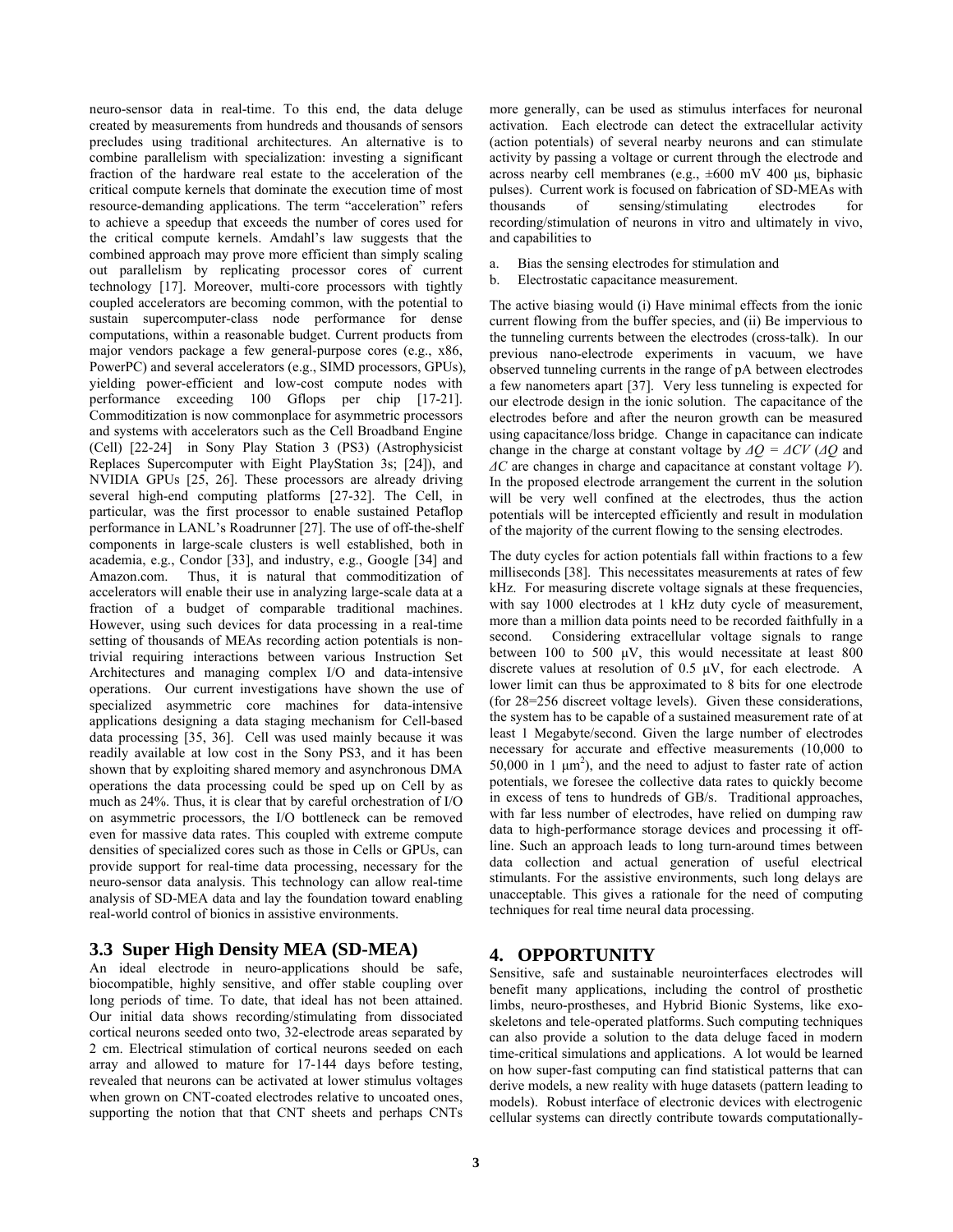reliable platforms for high-throughput screening of pharmaceutical or toxicological agents as well. Such interfaces can find integration with many technologies, e.g., wireless networks eliminating all external signal and power wiring.

#### **5. CONCLUSIONS**

This paper defines an approach of using SD-MEAs with CNTderived biocompatibility/electrical sensitivity and reliable highspeed real-time computing to sense and stimulate bionics devices in assistive environments. Such integration of cyber-physical systems can provide unmatched adaptability, autonomy, efficiency, functionality, reliability, and usability. High-speed data management coupled with rapid, faithful, stable and sensitive neurointerfaces can enhance human capabilities far beyond what is currently possible in assistive technologies.

### **6. ACKNOWLEDGMENTS**

Authors acknowledge support from the Defense Advanced Research Projects Agency (MIR), the Crowely-Carter Foundation (MIR), NSF CAREER grant CCF 0746832 (ARB), and University of Texas at Arlington EE REP/RES grant (SMI).

#### **7. REFERENCES**

- 1. Hochberg, L.R., Serruya, M.D., Friehs, G.M., Mukand, J.A., Saleh, M., Caplan, A.H., Branner, A., Chen, D., Penn, R.D. and Donoghue, J.P. Neuronal ensemble control of prosthetic devices by a human with tetraplegia. *Nature*, *442*(**7099**), 164-171, Jul 13, 2006.
- 2. Normann, R.A. Technology insight: future neuroprosthetic therapies for disorders of the nervous system. *Nat Clin Pract Neurol*, *3*(**8**), 444-452, Aug, 2007.
- 3. Fitzsimmons, N.A., Drake, W., Hanson, T.L., Lebedev, M.A. and Nicolelis, M.A. Primate reaching cued by multichannel spatiotemporal cortical microstimulation. *J Neurosci*, *27*(**21**), 5593-5602, May 23, 2007.
- 4. Dhillon, G.S. and Horch, K.W. Direct neural sensory feedback and control of a prosthetic arm. *IEEE Trans Neural Syst Rehabil Eng*, *13*(**4**), 468-472, Dec, 2005.
- 5. Biran, R., Martin, D.C. and Tresco, P.A. Neuronal cell loss accompanies the brain tissue response to chronically implanted silicon microelectrode arrays. *Exp Neurol*, *195*(**1**), 115-126, Sep, 2005.
- 6. Williams, J.C., Hippensteel, J.A., Dilgen, J., Shain, W. and Kipke, D.R. Complex impedance spectroscopy for monitoring tissue responses to inserted neural implants. *J Neural Eng*, *4*(**4**), 410-423, Dec, 2007.
- 7. Leung, B.K., Biran, R., Underwood, C.J. and Tresco, P.A. Characterization of microglial attachment and cytokine release on biomaterials of differing surface chemistry. *Biomaterials*, *29*(**23**), 3289-3297, Aug, 2008.
- 8. Navarro, X., Krueger, T.B., Lago, N., Micera, S., Stieglitz, T. and Dario, P. A critical review of interfaces with the peripheral nervous system for the control of neuroprostheses and hybrid bionic systems *J Peripher Nerv Syst*, 2005, 229- 258.
- 9. Collins, P.G., Bradley, K., Ishigami, M. and Zettl, A. Extreme Oxygen Sensitivity of Electronic Properties of Carbon Nanotubes. *Science*, *287*(**5459**), 1801, 2000.
- 10. Baughman, R.H., Zakhidov, A.A. and de Heer, W.A. Carbon nanotubes--the route toward applications. *Science*, *297*(**5582**), 787-792, Aug 2, 2002.
- 11. Galvan-Garcia, P., Keefer, E.W., Yang, F., Zhang, M., Fang, S., Zakhidov, A.A., Baughman, R.H. and Romero, M.I.

Robust cell migration and neuronal growth on pristine carbon nanotube sheets and yarns. *J Biomater Sci Polym Ed*, *18*(**10**), 1245-1261, 2007.

- 12. Mattson, M.P., Haddon, R.C. and Rao, A.M. Molecular functionalization of carbon nanotubes and use as substrates for neuronal growth. *J Mol Neurosci*, *14*(**3**), 175-182, Jun, 2000.
- 13. Ni, Y., Hu, H., Malarkey, E.B., Zhao, B., Montana, V., Haddon, R.C. and Parpura, V. Chemically functionalized water soluble single-walled carbon nanotubes modulate neurite outgrowth. *J Nanosci Nanotechnol*, *5*(**10**), 1707-1712, Oct, 2005.
- 14. Mazzatenta, A., Giugliano, M., Campidelli, S., Gambazzi, L., Businaro, L., Markram, H., Prato, M. and Ballerini, L. Interfacing neurons with carbon nanotubes: electrical signal transfer and synaptic stimulation in cultured brain circuits. *J Neurosci*, *27*(**26**), 6931-6936, Jun 27, 2007.
- 15. Keefer, E.W., Botterman, B.R., Romero, M.I., Rossi, A.F. and Gross, G.W. Carbon nanotube coating improves neuronal recordings. *Nat Nanotechnol*, *3*(**7**), 434-439, Jul, 2008.
- 16. Wood, F. and Black, M.J. A nonparametric Bayesian alternative to spike sorting. *J Neurosci Methods*, *173*(**1**), 1-12, Aug 15, 2008.
- 17. Hill, M.D. and Marty, M.R. Amdahl's Law in the Multicore Era. *Computer*, *41*(**7**), 33-38, 2008.
- 18. Balakrishnan, S., Rajwar, R., Upton, M. and Lai, K., The Impact of Performance Asymmetry in Emerging Multicore Architectures in, IEEE Computer Society Washington, DC, USA, 506-517, 2005.
- 19. Pericas, M., Cristal, A., Cazorla, F.J., Gonzalez, R., Jimenez, D.A. and Valero, M., A Flexible Heterogeneous Multi-Core Architecture in, IEEE Computer Society Washington, DC, USA, 13-24, 2007.
- 20. Wong, H., Bracy, A., Schuchman, E., Aamodt, T.M., Collins, J.D., Wang, P.H., Chinya, G., Groen, A.K., Jiang, H. and Wang, H., Pangaea: a tightly-coupled IA32 heterogeneous chip multiprocessor in, ACM New York, NY, USA, 52-61, 2008.
- 21. AMD White Paper: The Industry-Changing Impact of Accelerated Computing, 2008.
- 22. Chen, T., Raghavan, R., Dale, J.N. and Iwata, E. Cell Broadband Engine Architecture and its first implementation-A performance view. *IBM Journal of Research and Development*, *51*(**5**), 559-572, 2007.
- 23. Kahle, J.A., Day, M.N., Hofstee, H.P., Johns, C.R., Maeurer, T.R. and Shippy, D. Introduction to the Cell multiprocessor. *IBM Journal of Research and Development*, *49*(**4/5**), 589, 2005.
- 24. Corp, I. Cell Broadband Engine Architecture, 2007.
- 25. NC State Engineer Creates First Academic Playstation 3 Computing Cluster, March 8, 2007.
- 26. GraphStream, I. GraphStream scalable computing platform (SCP), 2006.
- 27. Barker, K.J., Davis, K., Hoisie, A., Kerbyson, D.J., Lang, M., Pakin, S. and Sancho, J.C., Entering the petaflop era: the architecture and performance of Roadrunner in, IEEE Press Piscataway, NJ, USA, 2008.
- 28. Blagojevic, F., Stamatakis, A., Antonopoulos, C.D. and Nikolopoulos, D., RAxML-Cell: Parallel Phylogenetic Tree Inference on the Cell Broadband Engine in *2007 IEEE International Parallel and Distributed Processing Symposium*, 77, 2007.